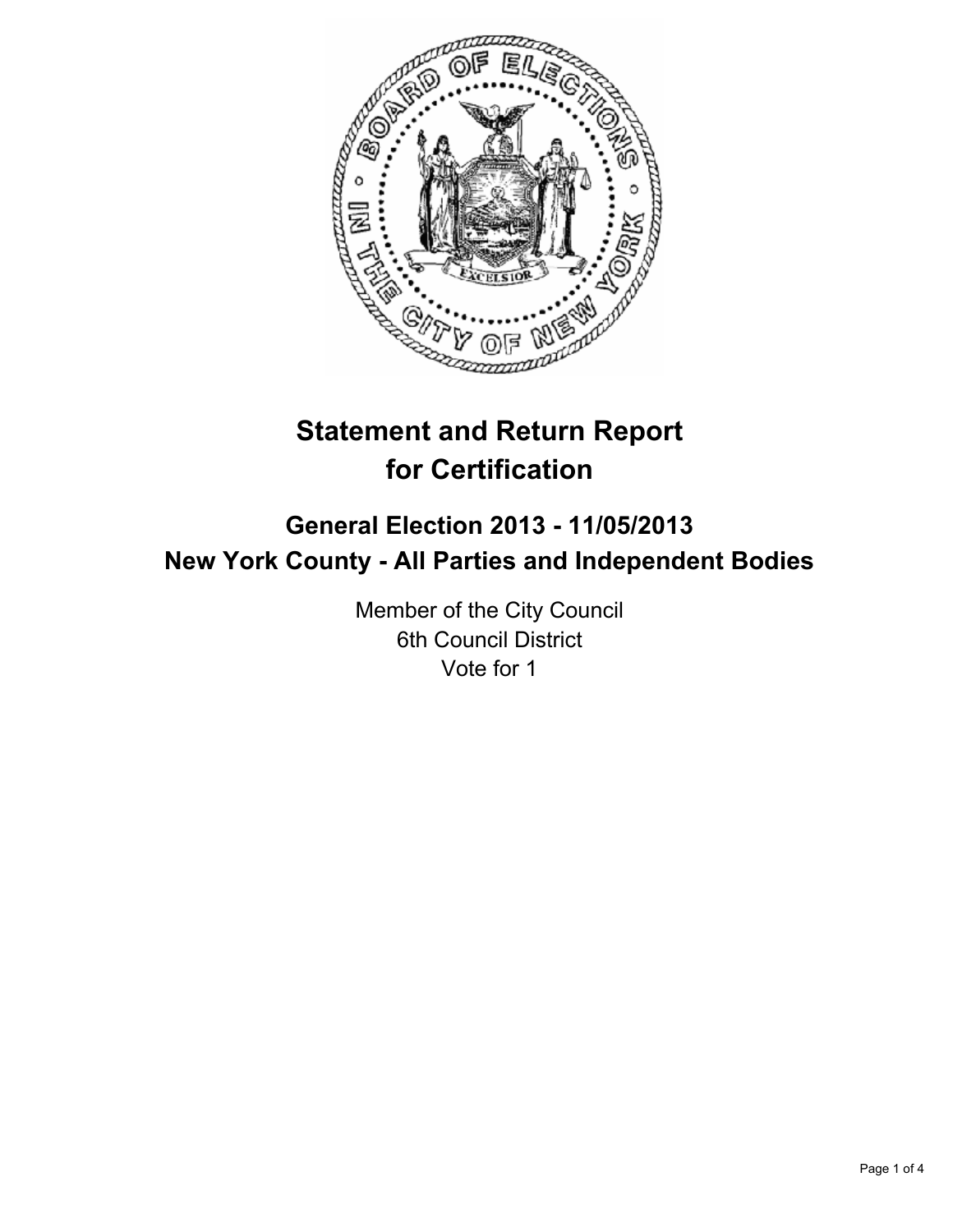

### **Assembly District 67**

| PUBLIC COUNTER                                           | 23,062       |
|----------------------------------------------------------|--------------|
| <b>EMERGENCY</b>                                         | 0            |
| ABSENTEE/MILITARY                                        | 740          |
| <b>FEDERAL</b>                                           | 0            |
| <b>SPECIAL PRESIDENTIAL</b>                              | 0            |
| <b>AFFIDAVIT</b>                                         | 204          |
| <b>Total Ballots</b>                                     | 24,006       |
| Less - Inapplicable Federal/Special Presidential Ballots | 0            |
| <b>Total Applicable Ballots</b>                          | 24,006       |
| HELEN K. ROSENTHAL (DEMOCRATIC)                          | 17,075       |
| HARRY DEMELL (REPUBLICAN)                                | 3,110        |
| MARC A. LANDIS (WORKING FAMILIES)                        | 1,319        |
| THOMAS SIRACUSE (GREEN)                                  | 436          |
| <b>BEN KALLAS (WRITE-IN)</b>                             | 1            |
| BILL CLINTON (WRITE-IN)                                  | 1            |
| DAVID SACK (WRITE-IN)                                    | $\mathbf{1}$ |
| DEBORAH COOPER (WRITE-IN)                                | $\mathbf{1}$ |
| DEBRA COOPER (WRITE-IN)                                  | 1            |
| EDWARD WIPPER (WRITE-IN)                                 | $\mathbf{1}$ |
| GALE BREWER (WRITE-IN)                                   | $\mathbf 1$  |
| <b>GREG NELL (WRITE-IN)</b>                              | $\mathbf{1}$ |
| INVY ASHA (WRITE-IN)                                     | $\mathbf 1$  |
| LINDA ROSENTHAL (WRITE-IN)                               | $\mathbf 1$  |
| MEL WYMORE (WRITE-IN)                                    | $\mathbf 1$  |
| RICHARD STERN (WRITE-IN)                                 | $\mathbf{1}$ |
| STEVEN PAPPAS (WRITE-IN)                                 | 1            |
| UNATTRIBUTABLE WRITE-IN (WRITE-IN)                       | 3            |
| <b>VINCENT WARREN (WRITE-IN)</b>                         | 1            |
| <b>Total Votes</b>                                       | 21,957       |
| Unrecorded                                               | 2,049        |

### **Assembly District 68**

| <b>PUBLIC COUNTER</b>                                    | 0 |
|----------------------------------------------------------|---|
| <b>EMERGENCY</b>                                         | 0 |
| <b>ABSENTEE/MILITARY</b>                                 | 0 |
| FEDERAL                                                  | 0 |
| SPECIAL PRESIDENTIAL                                     | 0 |
| AFFIDAVIT                                                | 0 |
| <b>Total Ballots</b>                                     | 0 |
| Less - Inapplicable Federal/Special Presidential Ballots | 0 |
| <b>Total Applicable Ballots</b>                          | 0 |
| HELEN K. ROSENTHAL (DEMOCRATIC)                          | 0 |
| HARRY DEMELL (REPUBLICAN)                                | 0 |
| MARC A. LANDIS (WORKING FAMILIES)                        | 0 |
| <b>THOMAS SIRACUSE (GREEN)</b>                           | 0 |
| <b>Total Votes</b>                                       | 0 |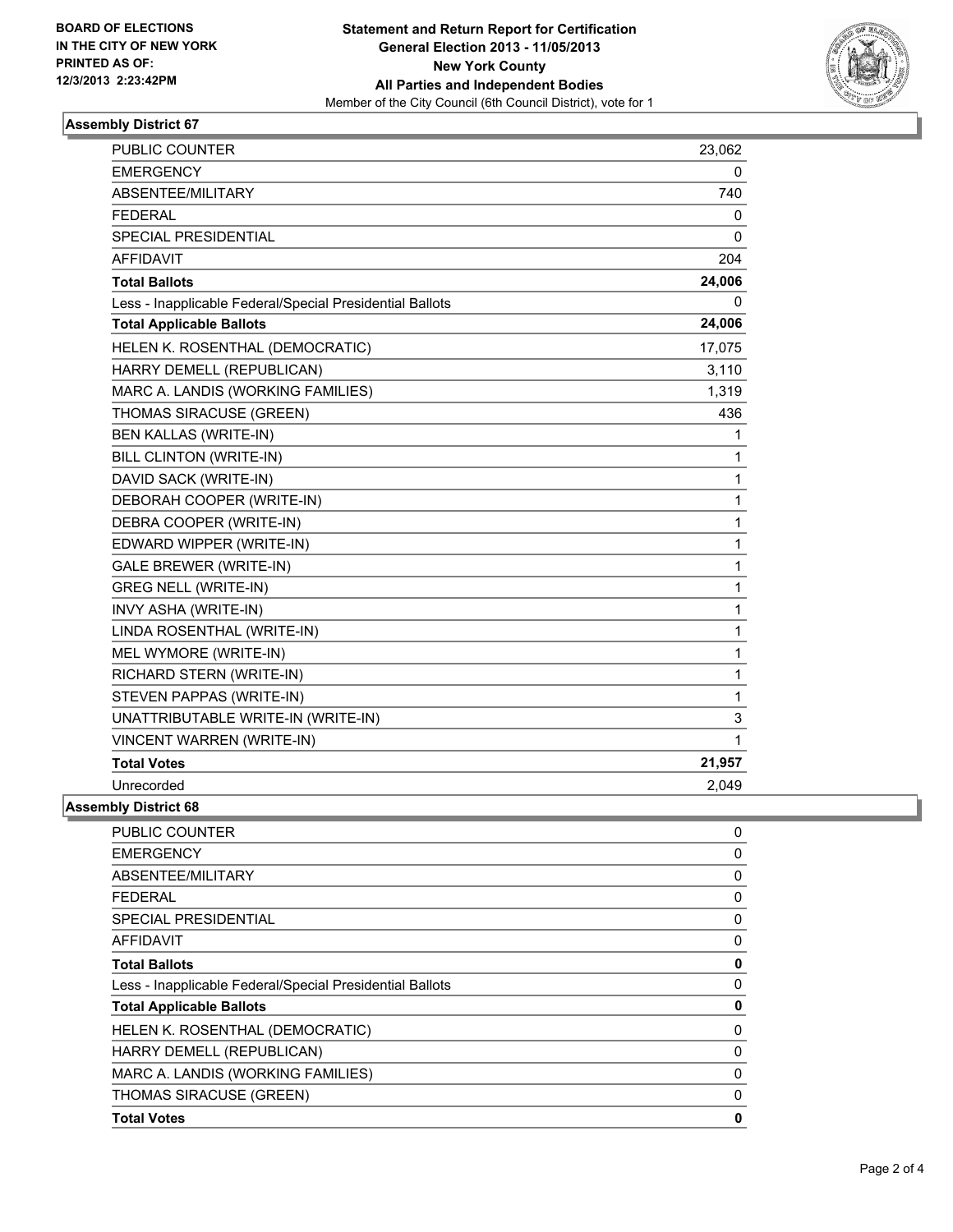

### **Assembly District 69**

| <b>PUBLIC COUNTER</b>                                    | 14,831         |
|----------------------------------------------------------|----------------|
| <b>EMERGENCY</b>                                         | 58             |
| ABSENTEE/MILITARY                                        | 501            |
| <b>FEDERAL</b>                                           | 0              |
| SPECIAL PRESIDENTIAL                                     | $\Omega$       |
| <b>AFFIDAVIT</b>                                         | 196            |
| <b>Total Ballots</b>                                     | 15,586         |
| Less - Inapplicable Federal/Special Presidential Ballots | 0              |
| <b>Total Applicable Ballots</b>                          | 15,586         |
| HELEN K. ROSENTHAL (DEMOCRATIC)                          | 11,400         |
| HARRY DEMELL (REPUBLICAN)                                | 1,483          |
| MARC A. LANDIS (WORKING FAMILIES)                        | 1,131          |
| THOMAS SIRACUSE (GREEN)                                  | 271            |
| CARLOS ALVARADO (WRITE-IN)                               | 1              |
| FRED FISHERSON (WRITE-IN)                                | 1              |
| LAUREN DELEPERTE (WRITE-IN)                              | 1              |
| LUIS TEJADA (WRITE-IN)                                   | $\overline{2}$ |
| UNATTRIBUTABLE WRITE-IN (WRITE-IN)                       | $\overline{2}$ |
| <b>Total Votes</b>                                       | 14,292         |
| Unrecorded                                               | 1,294          |

**Assembly District 75**

| <b>PUBLIC COUNTER</b>                                    | 1,666 |
|----------------------------------------------------------|-------|
| <b>EMERGENCY</b>                                         | 0     |
| ABSENTEE/MILITARY                                        | 54    |
| <b>FEDERAL</b>                                           | 0     |
| <b>SPECIAL PRESIDENTIAL</b>                              | 0     |
| <b>AFFIDAVIT</b>                                         | 12    |
| <b>Total Ballots</b>                                     | 1,732 |
| Less - Inapplicable Federal/Special Presidential Ballots | 0     |
| <b>Total Applicable Ballots</b>                          | 1,732 |
| HELEN K. ROSENTHAL (DEMOCRATIC)                          | 1,111 |
| HARRY DEMELL (REPUBLICAN)                                | 335   |
| MARC A. LANDIS (WORKING FAMILIES)                        | 88    |
| THOMAS SIRACUSE (GREEN)                                  | 30    |
| DANIEL LEITER (WRITE-IN)                                 |       |
| MEL WYMORE (WRITE-IN)                                    | 1     |
| <b>Total Votes</b>                                       | 1,566 |
| Unrecorded                                               | 166   |